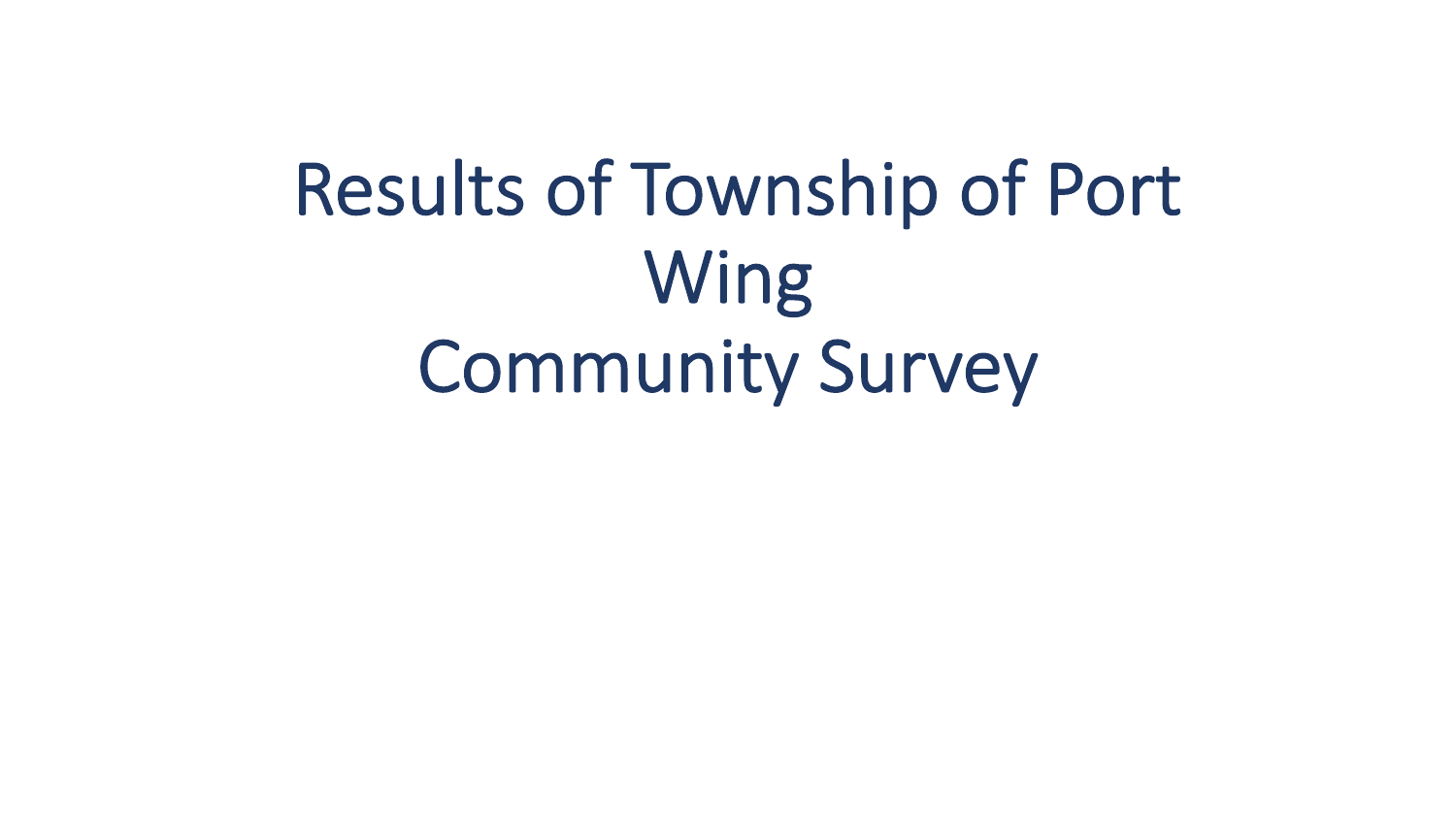## Age Bracket (Respondents) Age Bracket (Residents)

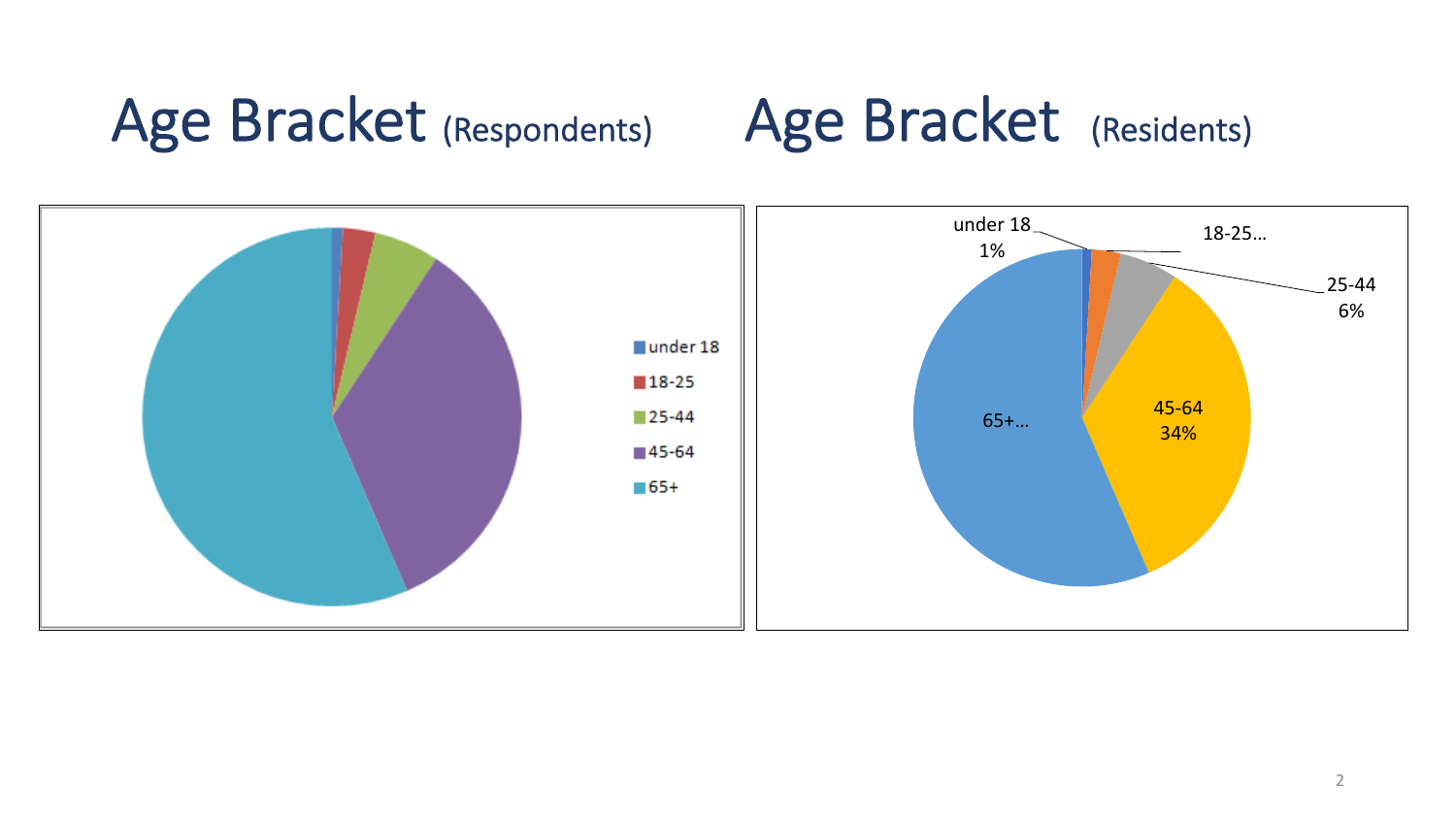# How Long have you lived in Port Wing?<br>
lived in Port Wing?

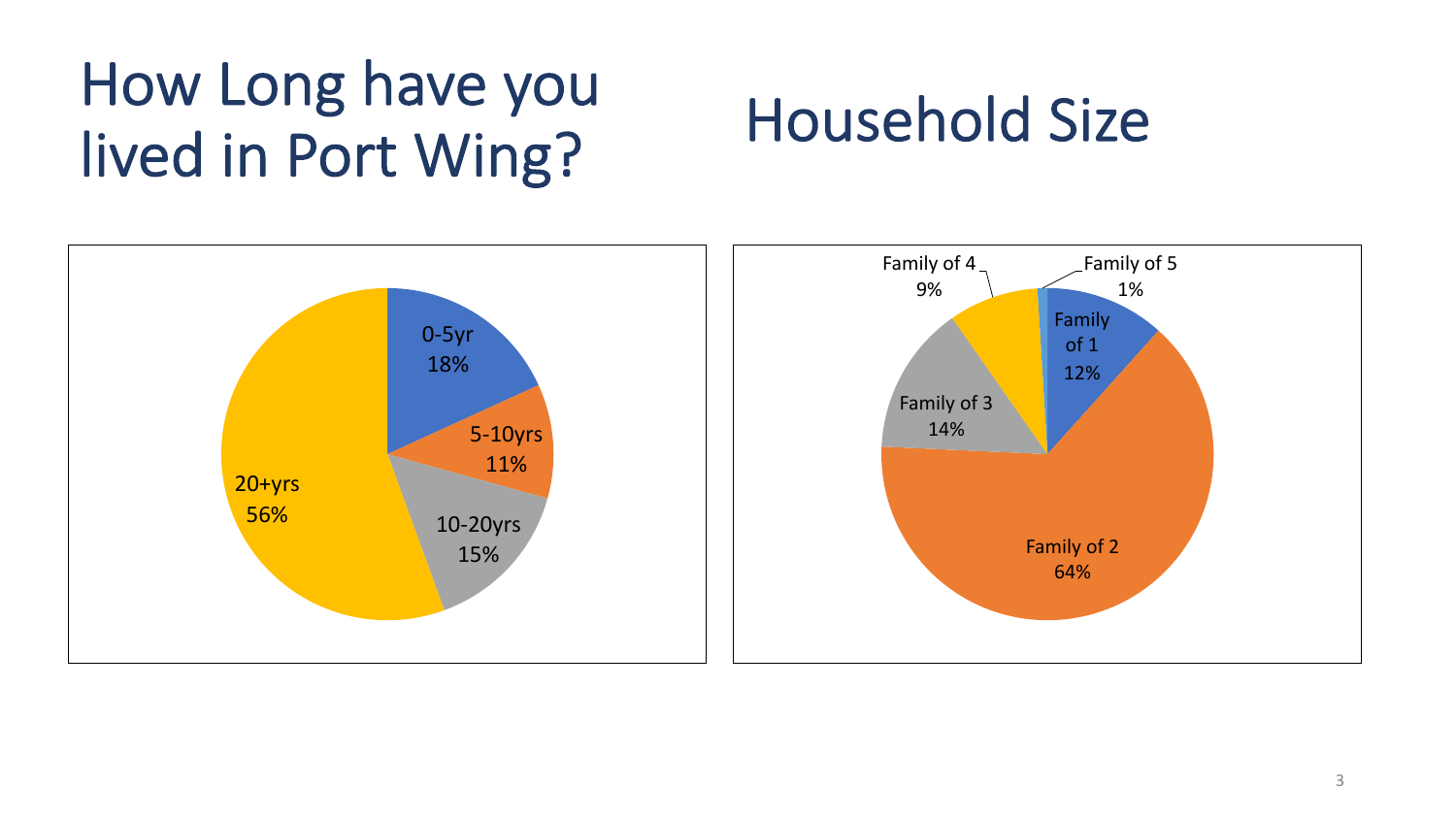## Problems with private well water

### No 45% Quantity 4% **Quality** 13% **NA** 38% Other 0% Yr Round 62% Seasonal 19% NON-res landowner 19% Renter 0%

Resident Status

### 4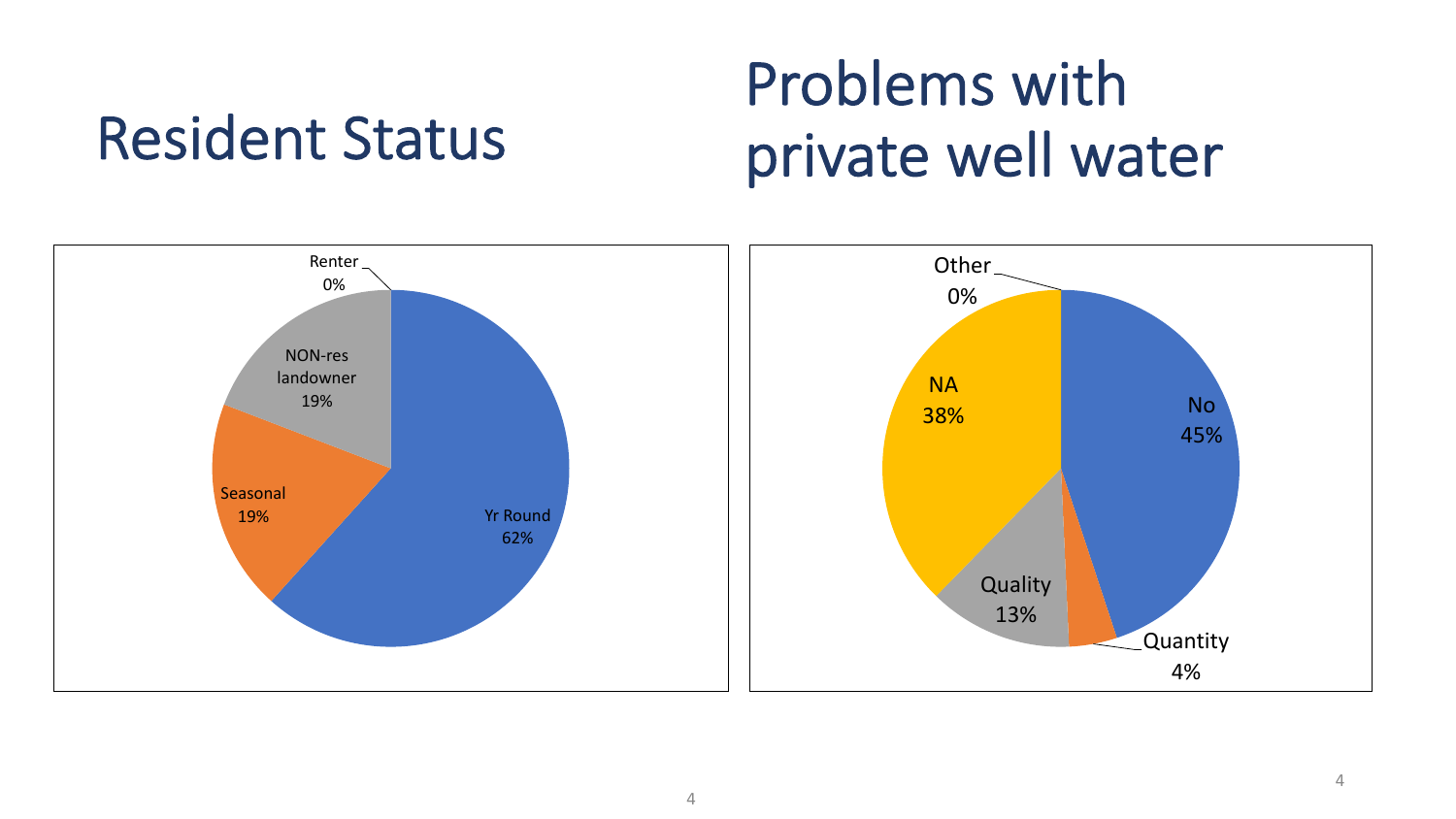## Acres Owned Resident Location

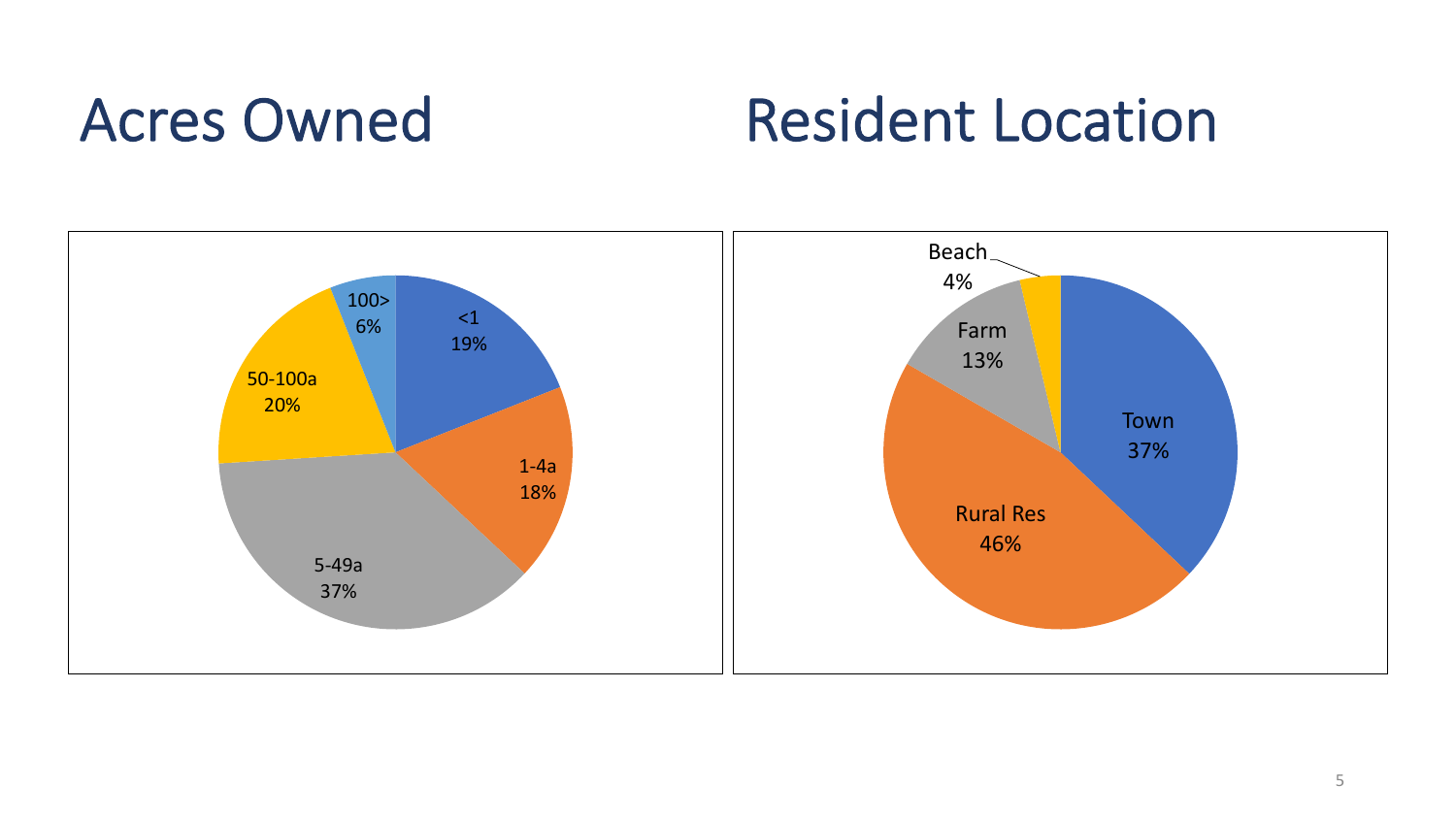# Structure Primary Residence



**60%** of respondents own home and live in Port Wing Township

**40%** own property but live elsewhere

\_\_\_\_\_\_\_\_\_\_\_\_\_\_\_\_\_\_\_\_\_\_\_\_\_\_\_\_\_\_

**71%** use their home as a residence.

**11%** Agriculture business

**12%** Cabin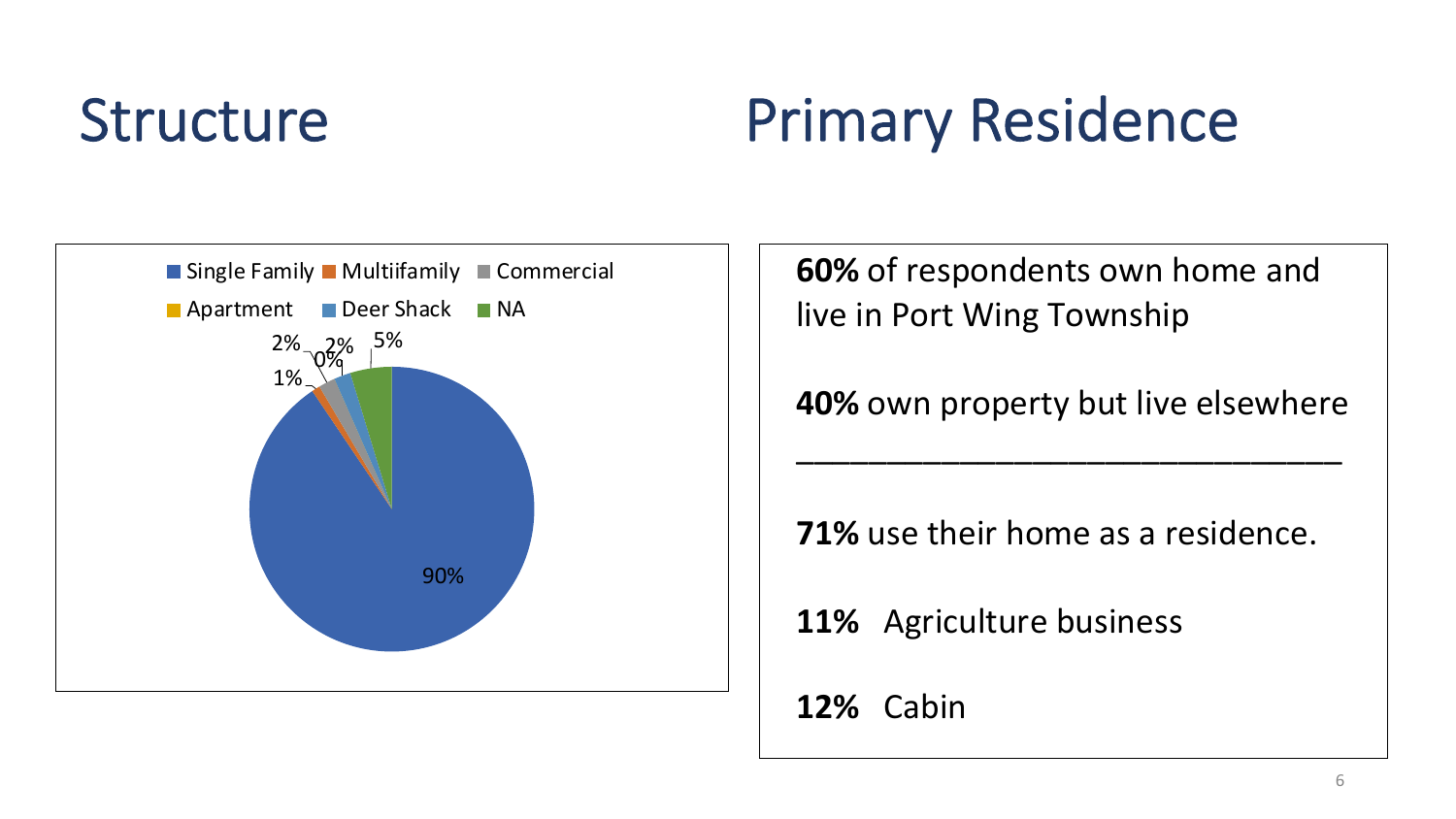## Household Income School Attended



### 4 respondents said – South Shore

- South Shore school district encompasses 6 townships
- Surveys were only sent to Port Wing tax base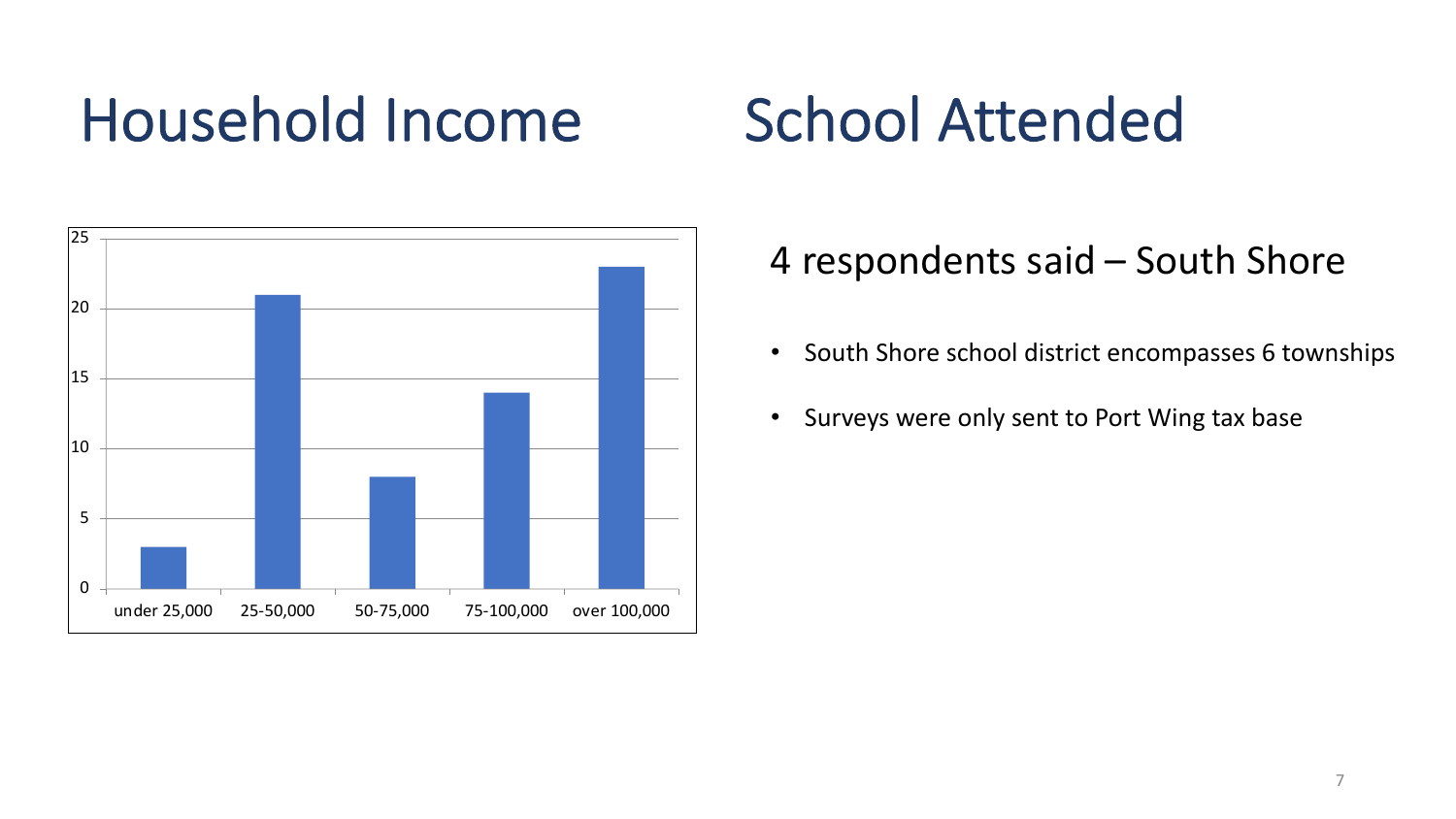# Participation in Outdoor Recreation

## Information Receipt Preference



Other= Snowshoeing, Orchard, Golf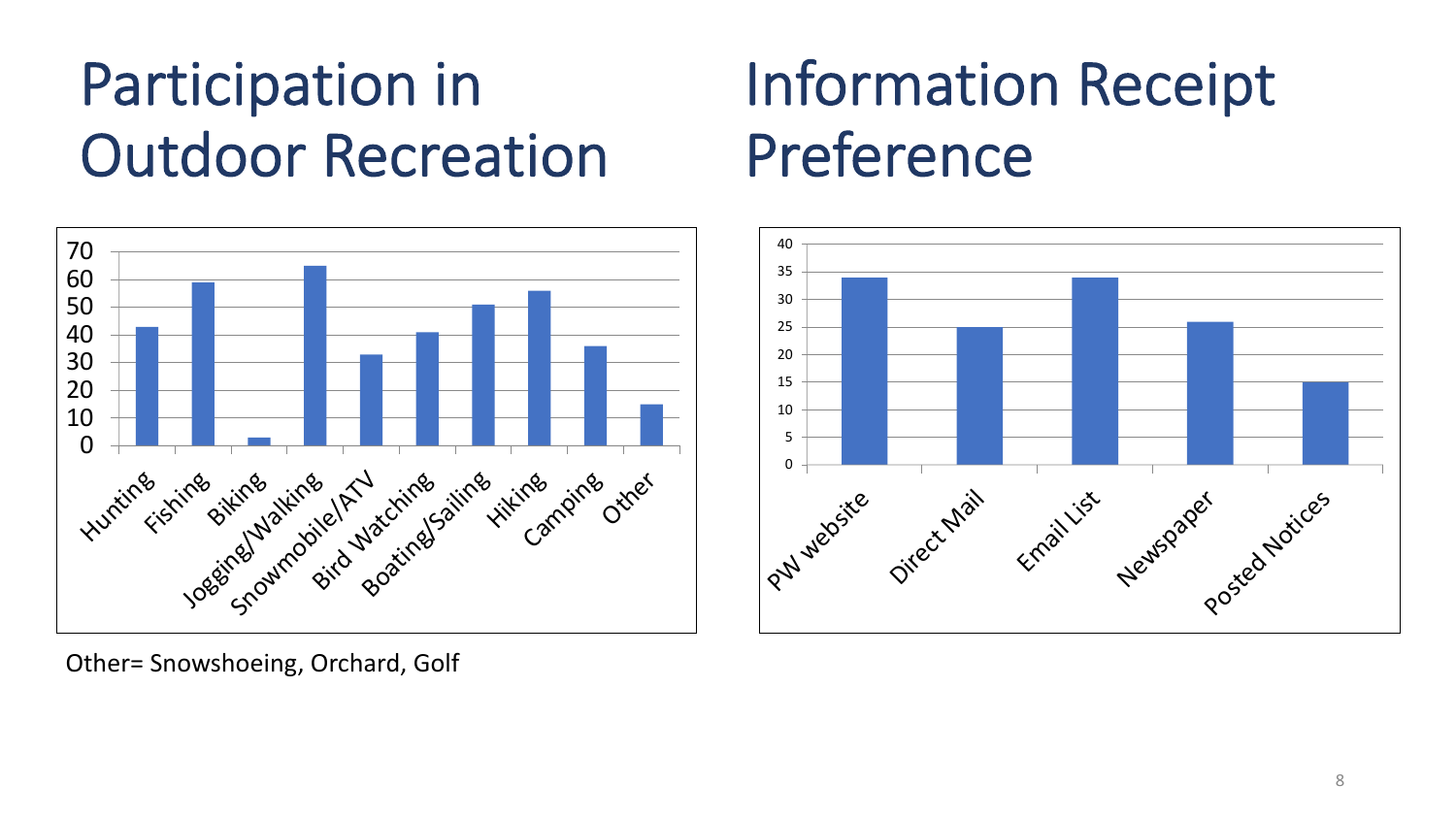## Choosing to live in Port Wing

**TABLE 1: Pease check one box for each reason why you choose to live in Port Wing.**

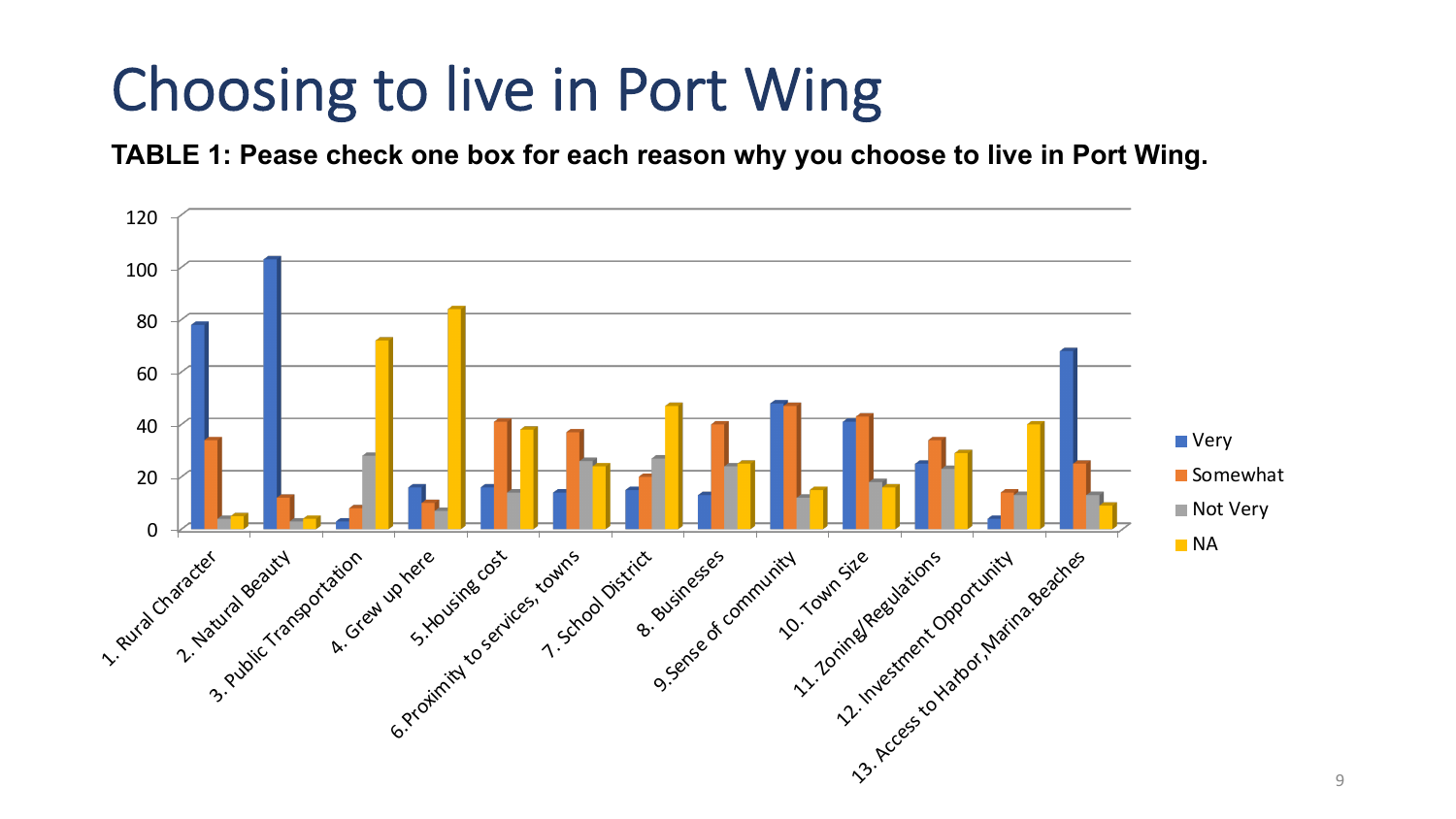# Services in Port Wing

**TABLE 2: For each of the services below, please indicate whether you think the level of service is appropriate, should be increased, or should be decreased.** 

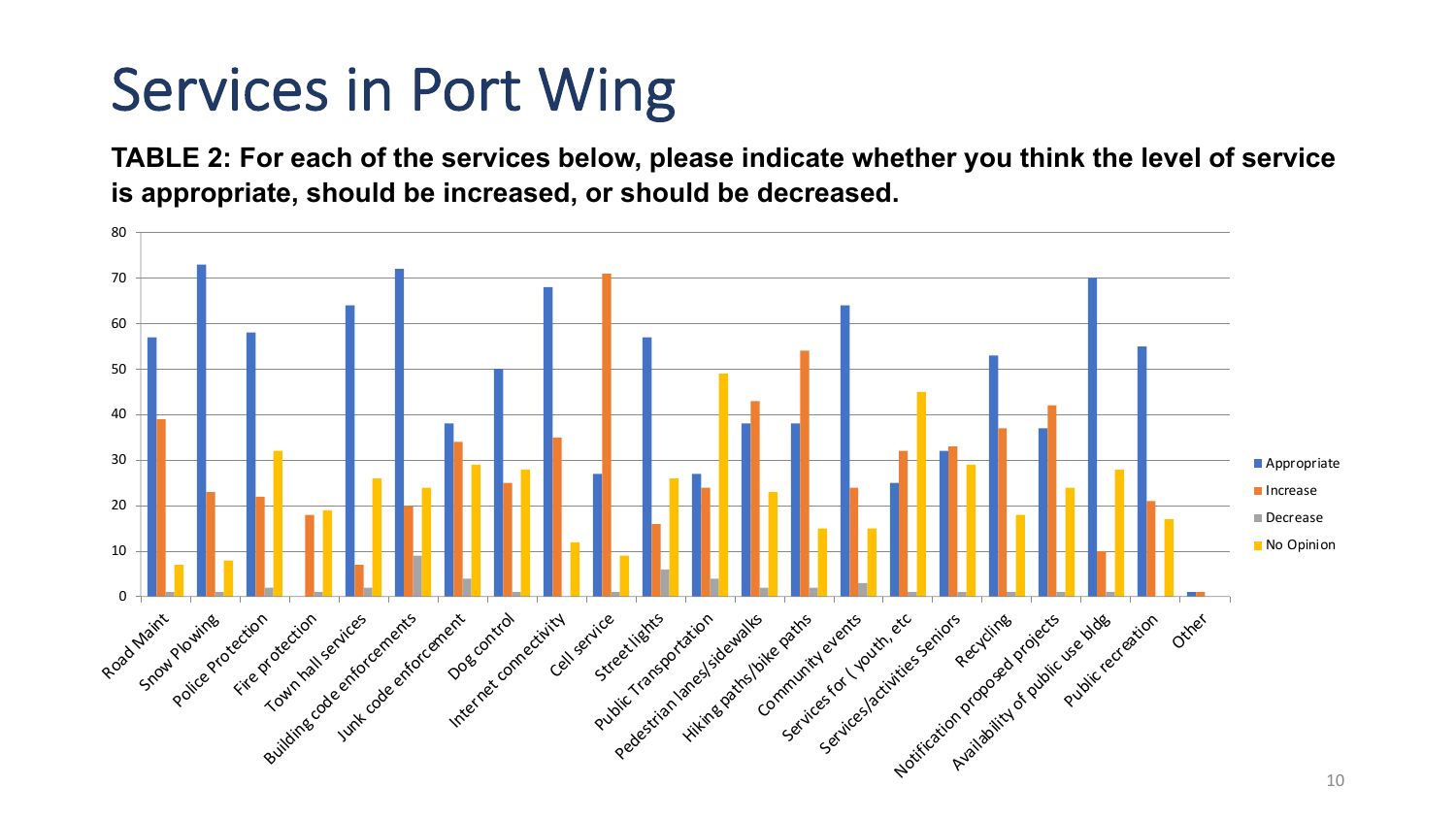## Land Use in Port Wing

**TABLE 3: Would you encourage or discourage the following land uses in Port Wing?** 

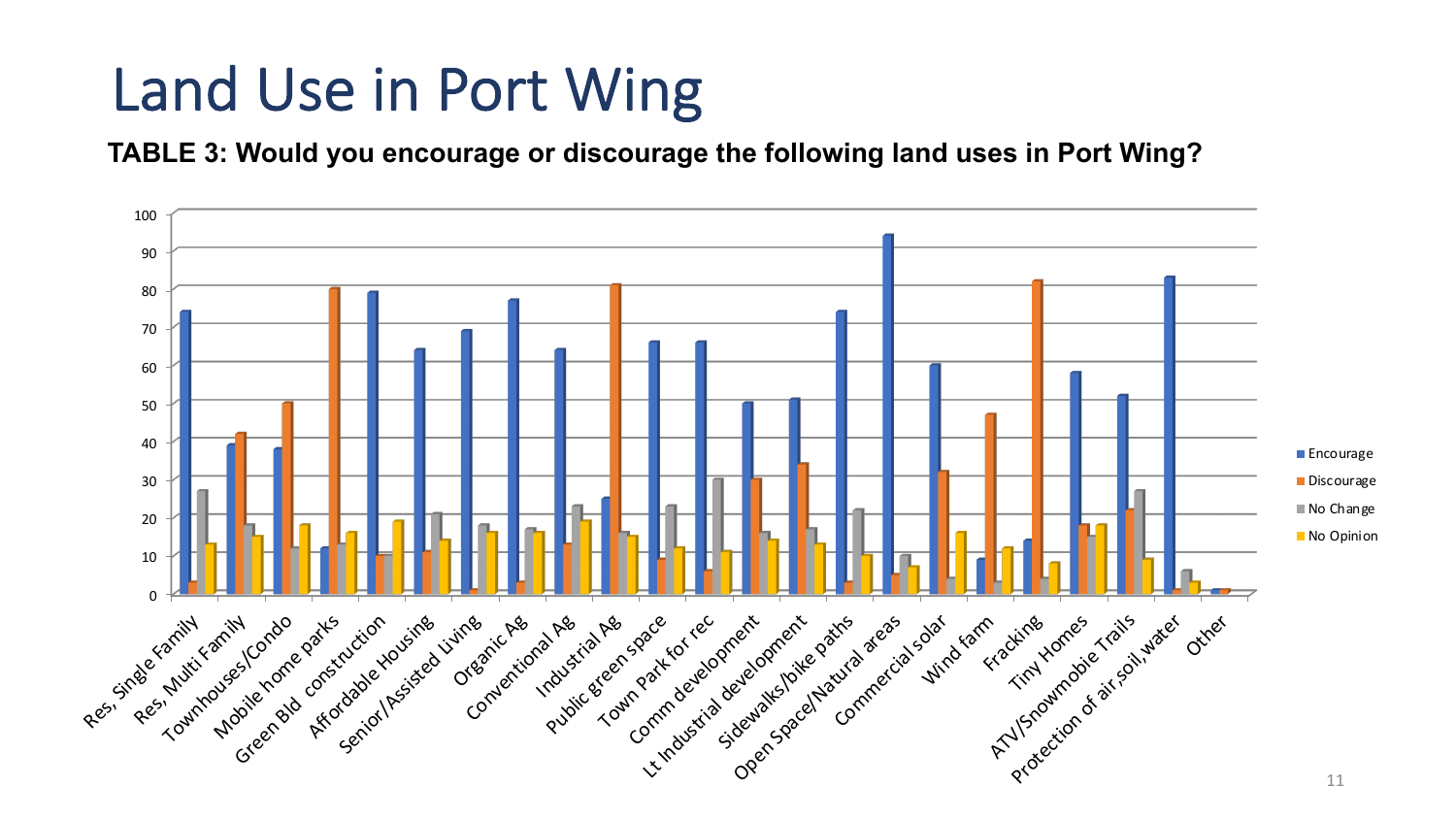## Business & Municipal Development in Port Wing<br>TABLE 49What type of business/municipal development would you like to encourage or avoid **in Port Wing?**

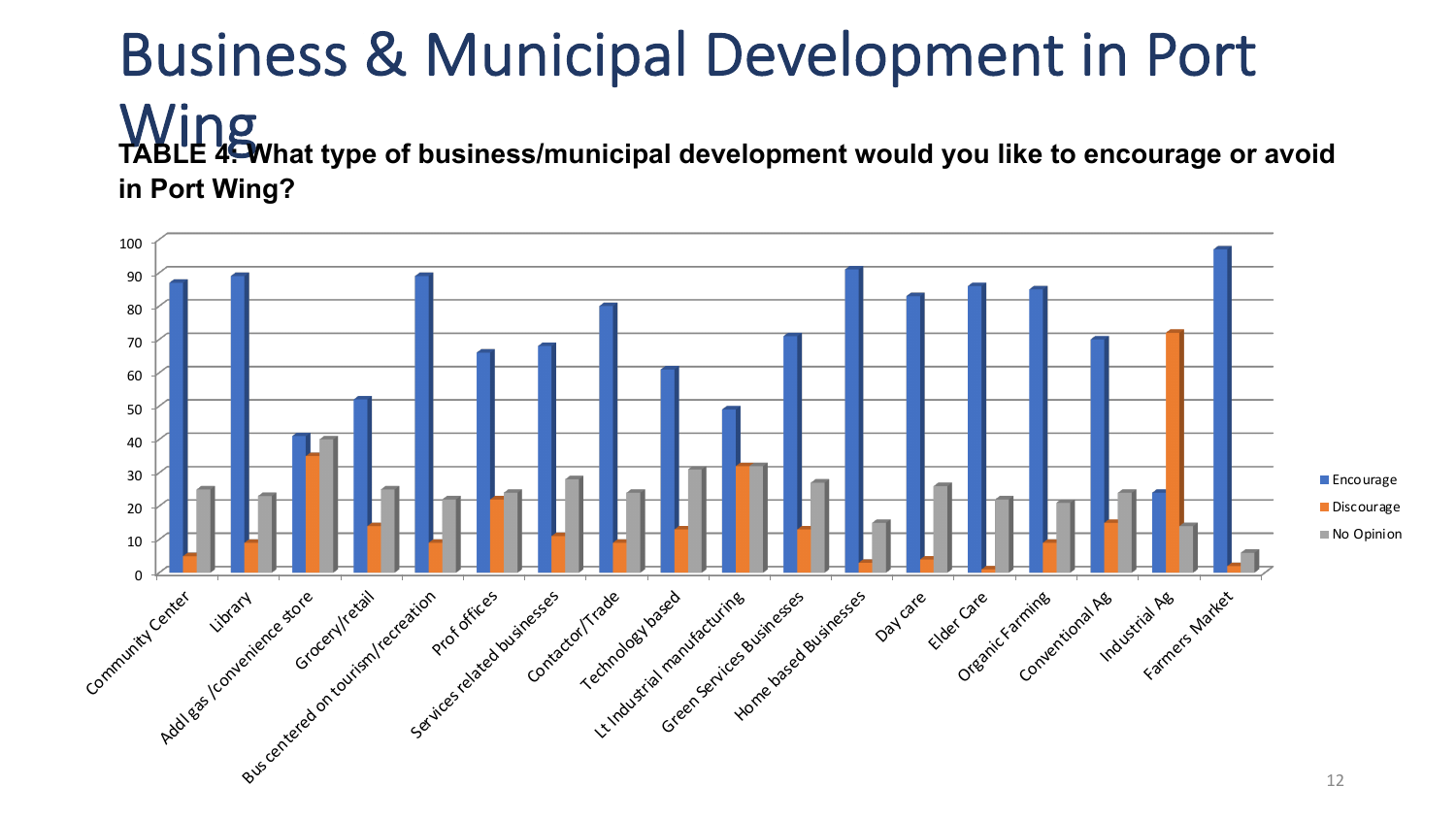## Q1: What do you like most about Port Wing?

| <b>Environmental</b>                                                                                                                     | <b>Community</b>                                                                                                                                                    | <b>Businesses / Services</b>                                                                                                                         |
|------------------------------------------------------------------------------------------------------------------------------------------|---------------------------------------------------------------------------------------------------------------------------------------------------------------------|------------------------------------------------------------------------------------------------------------------------------------------------------|
| Natural beauty, Friendly people, Secluded, peaceful                                                                                      | Small town. Access to Lake Superior. Privacy. Fish Boil,<br><b>Friendliness of the people</b>                                                                       | <b>Convenience store - Johnson's Store</b>                                                                                                           |
| I like the outdoors and how quiet it is                                                                                                  | Friendliness of people.                                                                                                                                             | Great school, Proximity to Ashland, Bayfield and Superior and<br>recreation areas                                                                    |
| Beautiful area, kind people, Small town atmosphere, The<br>Lake. Quiet.                                                                  | Friendly community with unique small businesses and area<br>schools. Close to marina and beaches. Festivals, Farmers Market,<br>Rural, Farming, outdoor recreation. | Small town rural character. Very good, though expensive land<br>line internet, phone and TV service.                                                 |
| Lake Superior, small, fishing history, Rural Setting                                                                                     | Marina, beach, distance from the hustle and bustle of city life.                                                                                                    | To keep main street commercial zoned.                                                                                                                |
| The Lake. Peace and quiet. The land, trees, skiing. Small,<br>natural areas, sense of community.                                         | Small town where you know your neighbors and at least<br>recognize most people. Feels safe to be outside alone or<br>without doors locked. The Lake!                | Small size but still has school, bank, store, and Post Office.                                                                                       |
| Proximity to Lake Superior and natural areas. I like its<br>proximity to the lake, small community with fresh fish and<br>great beaches. | Small town atmosphere that for the most part we "self police",<br>which shows that people care.                                                                     | Location, Lake Superior, School district. Marina and boat<br>access                                                                                  |
| Quietness, when the ATVs aren't making racket. Being in<br>the country and experiencing evening stars and<br>constellations.             | Rural small town character, 100+ year history. Historically<br>significant buildings.                                                                               | The School District. Public school. Playground equipment in<br>the park / basketball hoops and balls at town hall. Beaches,<br>boardwalk, community. |
| People, natural beauty of the area, climate.                                                                                             | Rural, close-knit character, a great place to raise children,<br>natural beauty and recreational opportunities.                                                     | As cabin owners and seasonal residents, we find that<br>everything we need and enjoy is there.                                                       |
| Beautiful, Low key setting, the beaches. The energy of<br>people behind the positives above.                                             | The positive spirit and interest in improvement, you can be a<br>part of or not and still accepted.                                                                 | We haven't noticed any change to Port Wing in the last 4<br>years. No new businesses, No change to the Park, No<br>additional signage.               |
| Surrounding natural landscape and proximity to Lake<br><b>Superior</b>                                                                   | Community - History - Peace and Quiet - natural land and forests                                                                                                    |                                                                                                                                                      |
| The proximity to natural environment and Lake Superior. Its<br>small size and friendly community.                                        | People and houses being spread out. Town board is doing a good<br>job and town workers are pleasant                                                                 |                                                                                                                                                      |
|                                                                                                                                          | Location, history, volunteers, people, traditions                                                                                                                   | 13                                                                                                                                                   |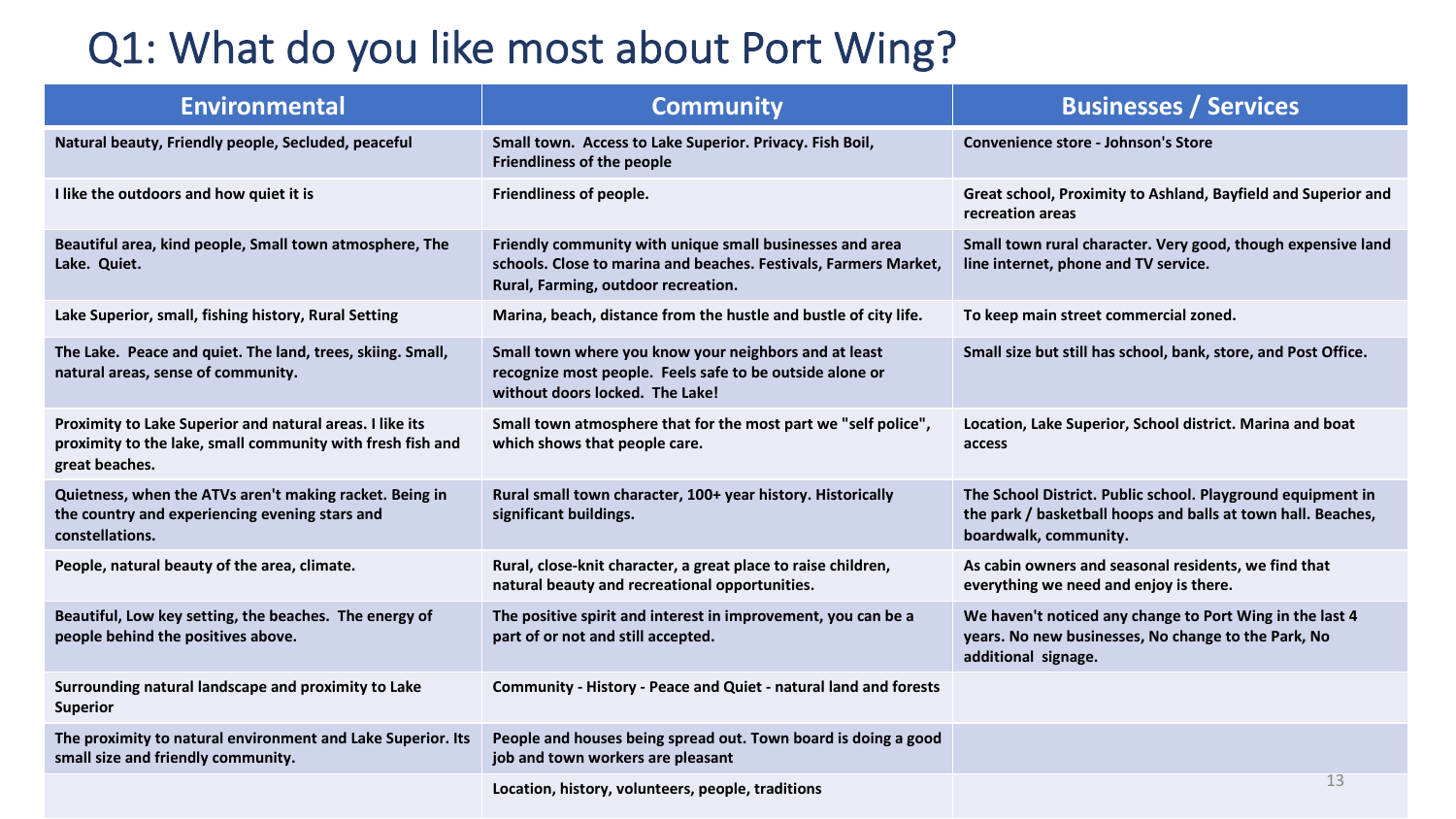### Q2: What is your biggest concern about the future of Port Wing?

| <b>Environmental</b>                                                                                                                                                                                                                                        | <b>Community</b>                                                                                                                                                                             | <b>Businesses / Services</b>                                                                                                                                                       |
|-------------------------------------------------------------------------------------------------------------------------------------------------------------------------------------------------------------------------------------------------------------|----------------------------------------------------------------------------------------------------------------------------------------------------------------------------------------------|------------------------------------------------------------------------------------------------------------------------------------------------------------------------------------|
| Junk around houses and town. Hopefully no "unkept" areas of                                                                                                                                                                                                 | If you are not growing, you are dying. Will Port Wing be around in 50                                                                                                                        | Losing the Marina. Development, Needing to add more docks and                                                                                                                      |
| housing. Too much motorized recreation and clear cut logging.                                                                                                                                                                                               | years? Dying. No draw for others, nobody to replace old guard. That                                                                                                                          | slips at the harbor. That Johnson's Store might close. That we                                                                                                                     |
| That it could be junked up with apartments and industry.                                                                                                                                                                                                    | the town will just slowly disappear. Keeping a small town charm.                                                                                                                             | might lose Security Bank.                                                                                                                                                          |
| The increased number of ATVs. The noise of them overpowers the                                                                                                                                                                                              | People becoming jerks or being over-run by jerks. I hope it never sees                                                                                                                       | Loss of Johnson's store. Economic health. Need a Restaurant. That                                                                                                                  |
| tranquil peace and quiet of the countryside. These have increased                                                                                                                                                                                           | large scale housing development. Too many tourists. That it will be                                                                                                                          | everything in question #1 stays and that we bring in businesses                                                                                                                    |
| exponentially over the past 5 years. ATV noise pollution on Touve                                                                                                                                                                                           | overrun by gun-totin wildebeasts on souped-up ATVs pursued by Mel                                                                                                                            | consistent with the rural atmosphere. A rehab of the café, another                                                                                                                 |
| Road. More motorized recreation. Giving in on ATV routes.                                                                                                                                                                                                   | Gibson. Laws are not enforced equally                                                                                                                                                        | gallery with gift shop                                                                                                                                                             |
| Loss of protection of our shared resources, (Water). No zoning                                                                                                                                                                                              | Local negative attitude about each other. It's going downhill. Influx of                                                                                                                     | Keep the school open Viability of the South Shore school district as                                                                                                               |
| controls in place specific to Port Wing. Over development.                                                                                                                                                                                                  | people wanting to change small town values into city values / living                                                                                                                         | largest employer. If the district were to consolidate, what would                                                                                                                  |
| Without adequate water and water treatment, businesses and                                                                                                                                                                                                  | styles. Wrong type take over. To many new commers trying to                                                                                                                                  | happen to Port Wing. Maintaining our school and encouraging                                                                                                                        |
| families can't survive. Water erosion.                                                                                                                                                                                                                      | reinvent the wheel                                                                                                                                                                           | young families to move here.                                                                                                                                                       |
| Giant corporations, CAFOs, destruction of 40 acre parcels,                                                                                                                                                                                                  | Current residents are not as informed about the issues or decisions                                                                                                                          | Older people don't have help/support and they need to survive in                                                                                                                   |
| concentrated housing schemes. No trailer parks. Individual                                                                                                                                                                                                  | that could have negative consequences for the community. Loss of                                                                                                                             | their homes. Possible loss of school due to declining population.                                                                                                                  |
| trailers? Don't know. Temp maybe if "temp" is enforced.                                                                                                                                                                                                     | volunteer interest in the community                                                                                                                                                          | Not enough school age kids.                                                                                                                                                        |
| Biggest concern is the way the heavy influx of ATVs from                                                                                                                                                                                                    | We need to attract young people to move here. That no young people                                                                                                                           | Limited population, Small business seems to struggle. Keeping the                                                                                                                  |
| Thursday afternoon thru Sunday is changing the overall character                                                                                                                                                                                            | will move here and it will dry up into nothing (People wise). Nothing                                                                                                                        | school. Need to be aware of ways to protect and keep what is                                                                                                                       |
| of the community and damage is done to roads by ATVs, requiring                                                                                                                                                                                             | will change. Stay on track. Good people make good community. Lack                                                                                                                            | already here. Potential loss of the school. Potential loss of the post                                                                                                             |
| more cost/funds for repair.                                                                                                                                                                                                                                 | of young people, on old guard not wanting things to change or adapt.                                                                                                                         | office. Losing school and Post Office                                                                                                                                              |
| Water pollution: Over population due to others leaving big metro<br>areas. Water pollution, climate change and over population of the<br>area.                                                                                                              | That it will be overrun by the wrong type of people, a bad element.<br>That we will not implement enough control or that we will control too<br>much. (equilibrium). Too much commercialism. | Maintain roads, improve boat access docks and ramp. Lack of a<br>good restaurant. Need a good breakfast and coffee place.                                                          |
| Development that destroys the beauty and country atmosphere.                                                                                                                                                                                                | Maintaining our community character while encouraging smart                                                                                                                                  | No employment for young people. People leaving and no new                                                                                                                          |
| Climate change - The increasingly hot summers and huge                                                                                                                                                                                                      | development. We need a stronger economic lease so people can                                                                                                                                 | people moving in. That there won't be enough jobs to keep people                                                                                                                   |
| fluctuations in Lake Superior make me worry about the                                                                                                                                                                                                       | support themselves and live here. That it becomes a major tourist                                                                                                                            | here. Don't want to see it as a drive thru town with nothing to offer                                                                                                              |
| vegetation, the forests and the vulnerability to these changes.                                                                                                                                                                                             | destination like Corny.                                                                                                                                                                      | people traveling by.                                                                                                                                                               |
| Over development of rural areas. That it could change for the                                                                                                                                                                                               | Raising taxes. Lack of Tax Base. Becoming a retirement community                                                                                                                             | Everybody wants the money to come without the people. Need to                                                                                                                      |
| worse by adding more stores and destroying the beautiful                                                                                                                                                                                                    | with no housing for elders. Getting too big! It could lose the peaceful                                                                                                                      | expand your horizons. Lack of business. Repairing or replacing                                                                                                                     |
| landscape here. Lack of resources to maintain.                                                                                                                                                                                                              | and relaxed environment and turn into another Iron River.                                                                                                                                    | blacktop roads. Permanent housing with houseboats.                                                                                                                                 |
| As human migration happens due to climate change, more people<br>will seek to live here. We try not to tell everyone how wonderful<br>Port Wing is because as more people come, they will change the<br>feel of our small town and jeopardize this paradise | You are on the right track with the survey. Follow up with results and<br>plan direction. Application for funding, State and Federal                                                         | Keep the kids busy. Stay ahead of issues that come with population<br>growth. Same for technical innovation (Progress). Maintaining good<br>water and sewer - good infrastructure. |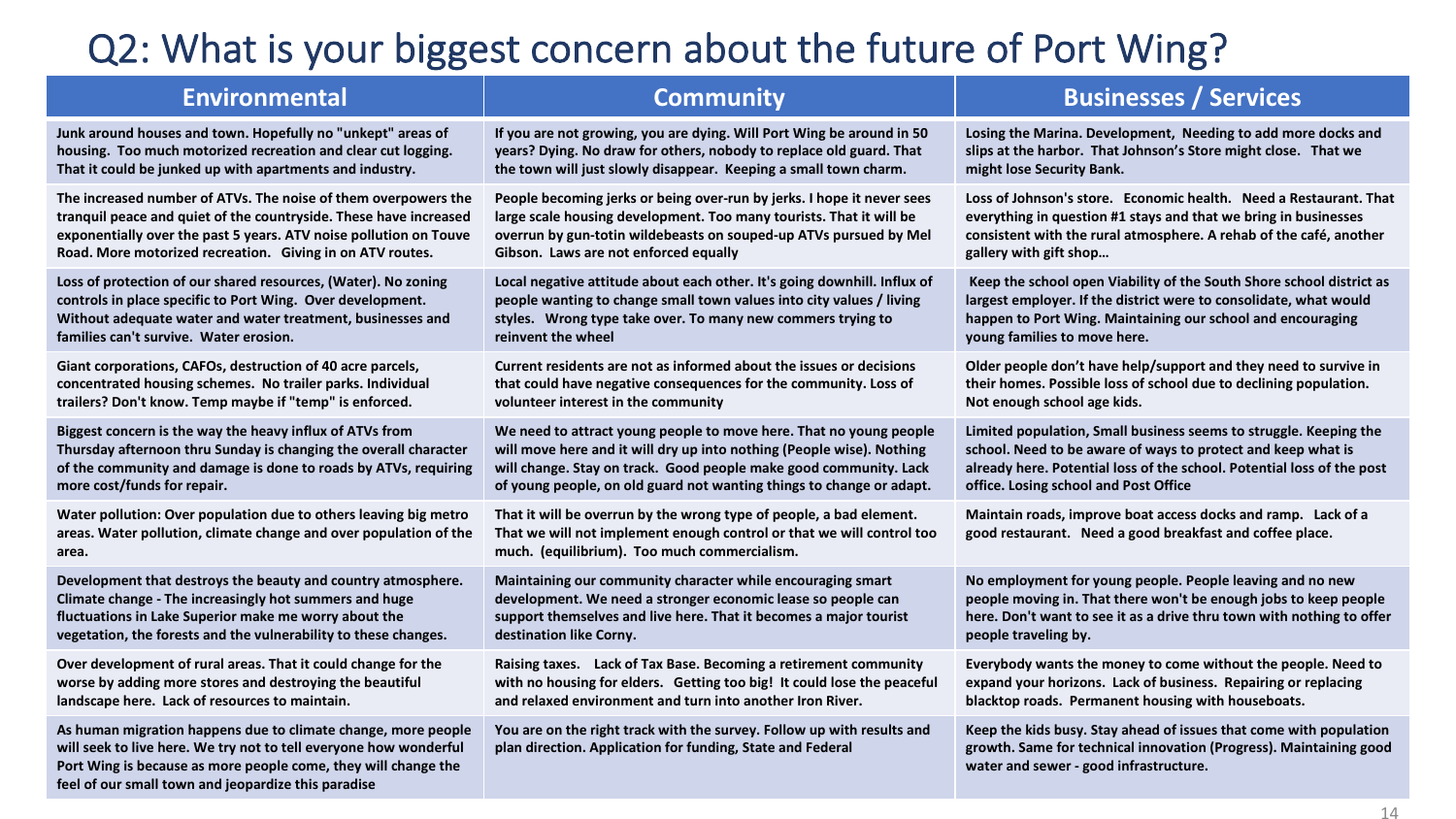## Q3: What would you change about Port Wing?

| <b>Environmental</b>                                                                                                                                                                                                                                                                                                           | <b>Community</b>                                                                                                                                                                                                                                                              | <b>Businesses / Services</b>                                                                                                                                                                                              |
|--------------------------------------------------------------------------------------------------------------------------------------------------------------------------------------------------------------------------------------------------------------------------------------------------------------------------------|-------------------------------------------------------------------------------------------------------------------------------------------------------------------------------------------------------------------------------------------------------------------------------|---------------------------------------------------------------------------------------------------------------------------------------------------------------------------------------------------------------------------|
| More town attention to cleanliness and attractive areas. Clean<br>up junky areas: marina and north end of Washington Ave.                                                                                                                                                                                                      | Better regulations on ATVs. Arrest drunk ATV drivers. Clean up the<br>drugs. More law enforcement on city streets for speeding vehicles<br>and DWI's!. 1. More officers patrolling. 2. Clique attitudes. 3. HWY<br>13 speeds. ATV Routes. Eliminate ATVs from all town roads. | Increase signage to showcase the Marina and beaches on HWY<br>13 to capture visitors on HWY 13. Add a nice B&B or two to make<br>it a destination. Increase small business / "Main Street".                               |
| Like it the way it is. Would like more help for people to get rid<br>of unwanted items that are larger and won't fit in a trash bag.                                                                                                                                                                                           | Not a welcoming town attitude if you are not from there, you don't<br>belong. Maybe this is "old" attitude. The ratio of jerks to non-jerks.<br>$J/NJ - 0$                                                                                                                    | Open better restaurants. A nice Wisconsin type Supper Club.<br>More shops and restaurants - encourage a vibrant culture,<br>people who can work from home to consider living here.                                        |
| Improve water access. More biking and hiking trails.                                                                                                                                                                                                                                                                           | Mindset of the "younger" (30-50s) people to contribute more to the<br>community. All the responsibilities seem to be on the 60 and up to<br>keep community and businesses going.                                                                                              | I'd hate to see commercial fishing end here. Its important.<br>Improve economic health. More businesses so you don't have<br>to drive so far!                                                                             |
| Encourage ecotourism and small businesses for local residents<br>and tourists. Would like to see new development and business<br>centered around Eco-tourism, small family farms,<br>environmental.                                                                                                                            | More housing for retirees and weekend people. Stop allowing ATVs<br>in town. More young families to populate our school. More<br>business/good jobs to support young families so they don't have to<br>commute so far. Encourage next generation to get involved.             | I wish there were more and better restaurants and better<br>places to buy produce. Have a café and laundromat. Have a<br>Day Care in Port Wing. Make it an eco-mecca. :) to conserve its<br>natural beauty and make money |
| Rebuild the Marina Docks. Fewer ATVs/ UTVs, Excess fugitive<br>dust, noise pollution, increased road maintenance                                                                                                                                                                                                               | That the people in charge do what this survey is designed to do -<br>lead to the future and make positive plans. - Do a better job<br>maintaining Big Pete Road.                                                                                                              | Non Resident Tax Rate. Equalize real estate taxation. Need to<br>attract more people. Increase opportunities for the youth.<br>Improve mobile phone service. Sewer line to my home                                        |
| We live on old 13. The damages to our vehicle are extensive. I<br>worked highway construction for 40 years and I know that some<br>type of maintenance is crucial to saving a road. 21 years ago the<br>road was in good condition. But there has been very little<br>maintenance since then. Please consider fixing the road. | Nepotism. If you don't have the "right" last name, you don't get<br>equal plowing, road maintenance and town services.                                                                                                                                                        | Add something for kids like a library, hangout center that<br>serves something fun like ice cream soda fountain,<br>hamburgers, etc. Has tutors available.                                                                |
| (Community Continued)                                                                                                                                                                                                                                                                                                          | Better attitude about Emergency Services. They need more support.<br>More members on town board. More Cultural Diversity.                                                                                                                                                     | Town roads and streets need major repair. Poor planning and<br>zoning. Zoning rules. Get the "free" land back on the tax role.<br>More city planning that supports all residents, permanent, part<br>time and seasonal.   |
| Do a better job of emphasizing what we have to offer,<br>encourage smart development, be open to new ideas.                                                                                                                                                                                                                    | List our assets and tell the world about living in a small town. We<br>might not get big (Not that we want to) But we will stay alive.                                                                                                                                        | All out efforts to find additional sources of revenue for<br>infrastructure improvements and maintenance                                                                                                                  |
| Encourage youth and elderly recreational programs and living<br>conditions and activities.                                                                                                                                                                                                                                     | Nothing. I love it here. Nothing. But that's ridiculous. Everything<br>Changes. Nothing! Love it here. Nothing other than I hope the<br>people of Port Wing understand that you need growth.                                                                                  | Encourage business and housing. Light, tech-based industries.<br>Some tourism encouragement, maybe a motel. Bring back the<br>café!                                                                                       |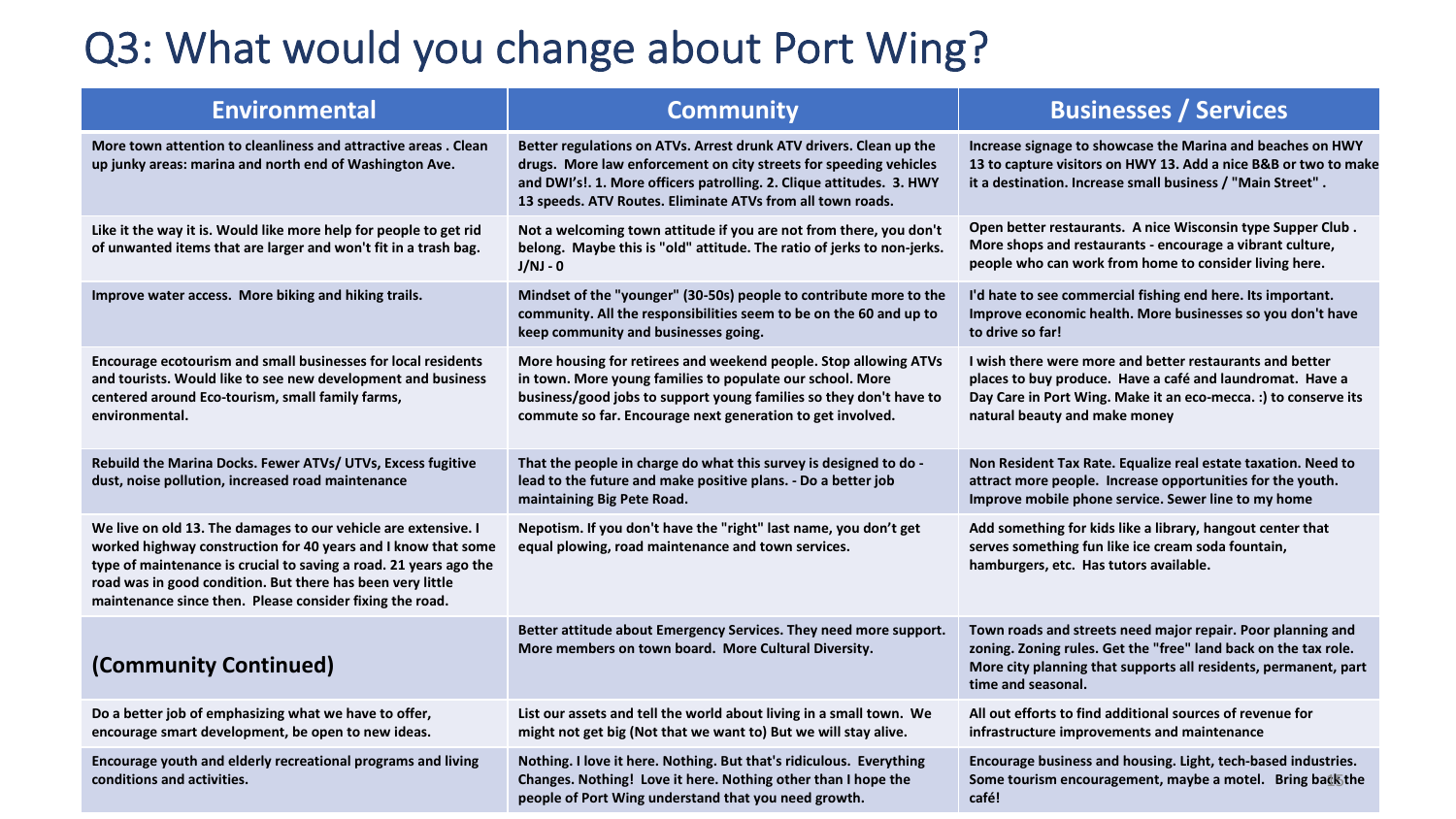## Common themes and indicators

- The Marina and beaches. Major assets that should be our greatest attraction
- Maintaining or growing current businesses and services. Make them better!
	- Johnson's Store, Security Bank, Post Office, Bear Paw re-do, Small Business growth
- Maintain and grow South Shore School (Largest Employer)
- ATV routes, better signage, noise and bad behavior by riders
- Maintaining the quiet peaceful character while growing responsibly
- Maintaining good water quality and protecting our natural resources
- Encourage small business growth and home based businesses
- Maintaining the roads
- Cleaning up the messes around town that detract from its beauty
- Encouraging the next generation to step forward and participate (Volunteer)